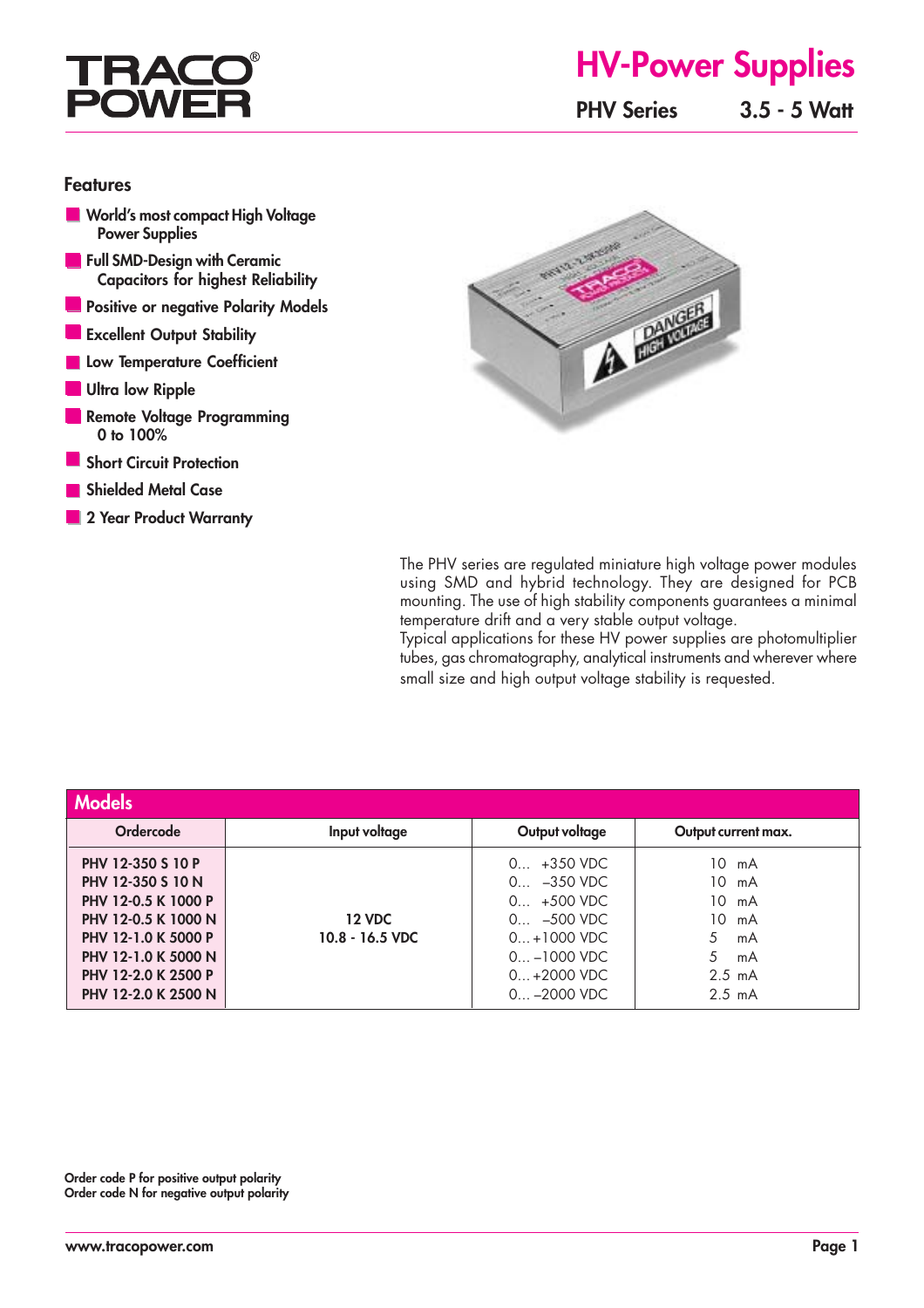

**Input Specifications** Input voltage +10.8VDC to +16.5 VDC Reverse voltage protection none Conducted noise (input) internal filter **Output Specifications** Voltage accuracy  $\pm 5\%$ Voltage adjustement range  $0 - 100\%$  (adjustable with external voltage 0 to +6 VDC or with 5 kOhm varaiable resistor) Remote ON / OFF control CON = pin 2 to pin 5 open  $OFF = pin 2 to pin 5 short$ Regulation – Input variation Vin min. to Vin max.  $\pm 0.01\%$  max.<br>- Ioad variation 0 – 100%  $\pm 0.01\%$  max.  $-$  Load variation  $0 - 100\%$ Ripple and noise (20 MHz Bandwidth) 100 mVpk-pk max. Temperature coefficient ± 0.01 % / °C Stability 0.05% 8h after warm-up time Current limitation >110% of Iout max., constant current Short circuit protection indefinite **General Specifications** Temperature ranges – Operating  $-$  10 °C  $...$  + 50 °C  $-$  10 °C  $-$  4 90 °C max. – Case temperature<br>– Storage  $-25$  °C ... + 75 °C Derating above  $40^{\circ}$ C 4 % / $^{\circ}$ C Humidity (non condensing) 30 – 95 % rel H max. Efficiency 60 – 65% Reliability, calculated MTBF (MIL-HDBK-217 E)  $>300'000$  h  $@ + 25$  °C **Isolation voltage** Input/Output **none** Vibration 5 – 10 Hz amplitude 10 mm pk-pk 10 – 55 Hz acceleration 2 G Shock acceletration 20 G max. time 11 ms  **Physical Specifications** Case material steel chrom-nickel plated Weight 65 g (2.29 oz) Soldering temperature max. 260 °C / 10 sec.

All specifications valid at nominal input voltage, full load and +25°C after warm-up time unless otherwise stated.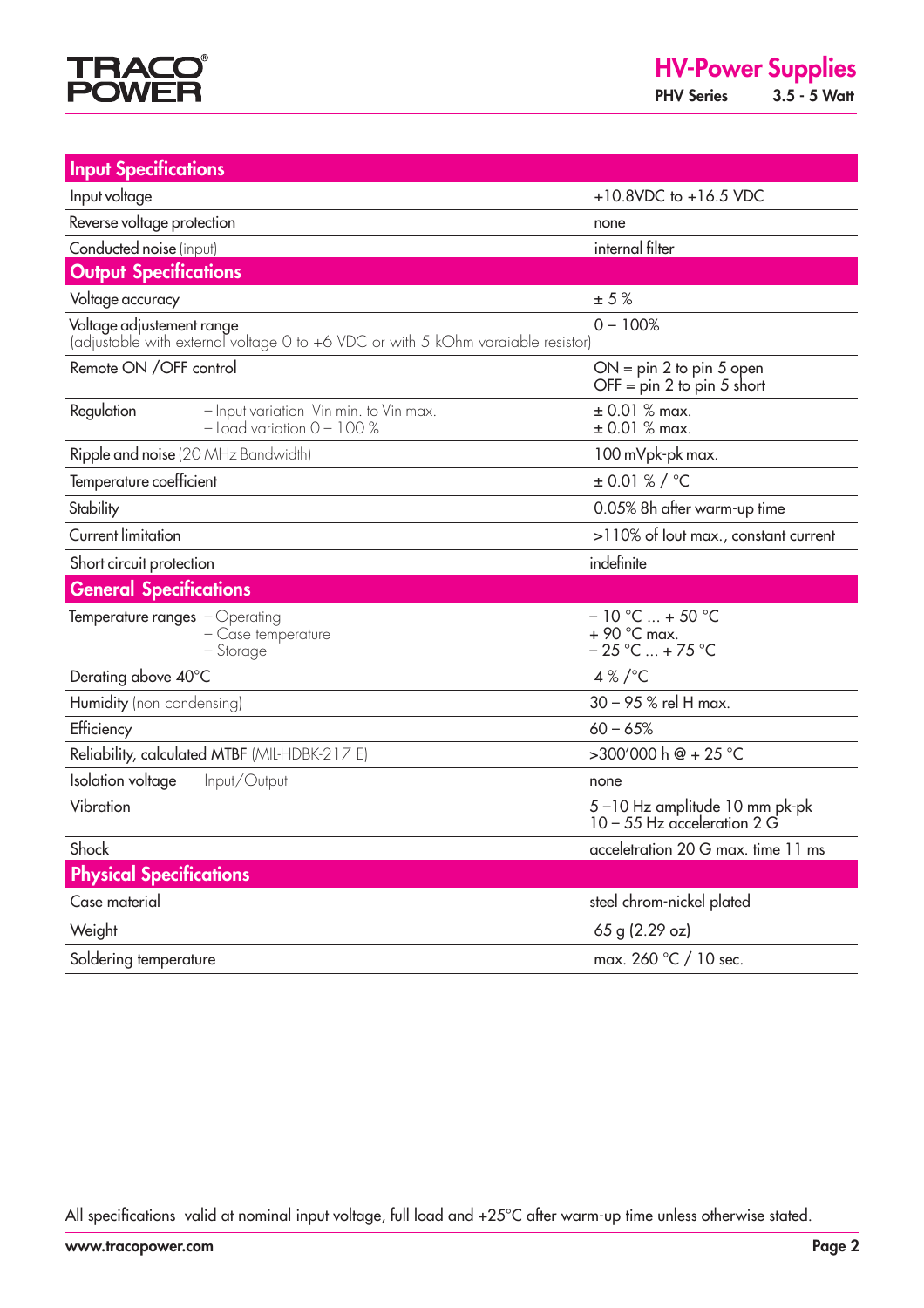

## **Connection Diagram**

Connection for remote control by variable resistor





Connection for remote voltage control